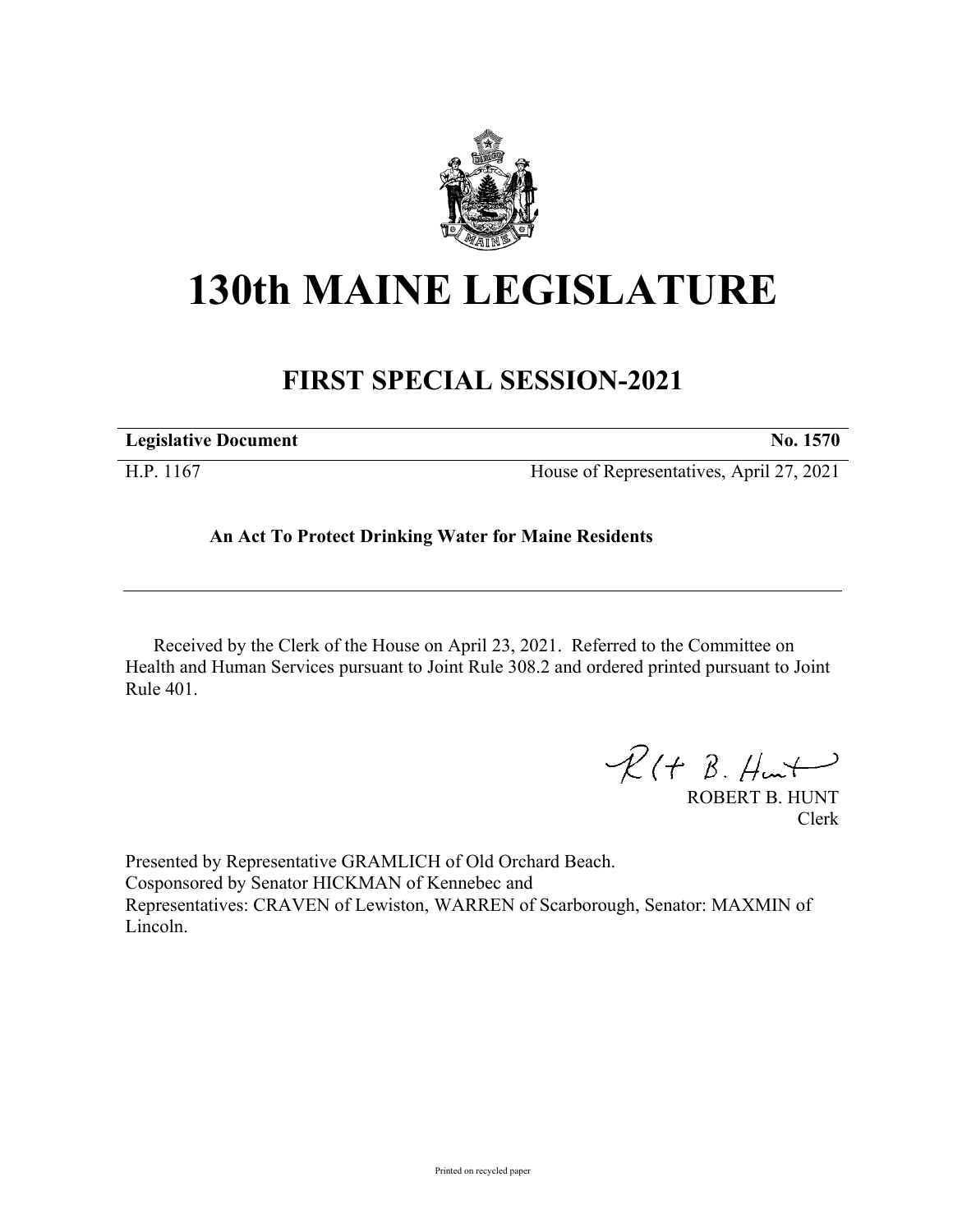1 **Be it enacted by the People of the State of Maine as follows:** 2 **Sec. 1. 22 MRSA §2602-A, sub-§2,** as amended by PL 1991, c. 499, §3 and 3 affected by §26, is further amended to read: 4 **2. Fees.** The Except as provided in subsection 3, the department shall charge the 5 average cost of the analysis for an examination, testing or analysis of private residential 6 water supplies requested under this chapter. These fees must be recalculated and deposited 7 according to section 565, subsection 3 and section 568, provided except that the fee charged 8 for testing a private residential water supply may not exceed \$150 when: 9 A. In the opinion of the department, initial testing or screening performed at the 10 expense of the owner indicates the need for additional testing at a cost in excess of 11  $$150$  to determine whether that water supply contains contaminants potentially 12 hazardous to human health and that additional testing is essential to the maintenance 13 of public health; or 14 B. In the opinion of the department, there is reason to suspect that a private residential 15 water supply may be affected by contamination potentially hazardous to human health 16 and that additional testing is essential to the maintenance of public health. In making 17 such a determination, the department shall consider the following: 18 (1) The proximity of the private residential water supply to a known or suspected 19 source of contamination; 20 (2) The proximity of the private residential water supply to another private well or 21 water supply known to be contaminated; 22 (3) Information provided in writing to the department by a physician who has seen 23 or treated a person and who has identified contaminated drinking water as a 24 possible cause of the person's condition or symptoms; or 25 (4) Information provided by the owner or a user of the private residential water 26 supply voluntarily or in response to questions asked by personnel of the 27 department. 28 The department may shall waive all fees incurred in connection with the testing of a private 29 residential water supply upon a showing of indigency. 30 **Sec. 2. 22 MRSA §2602-A, sub-§3** is enacted to read: 31 **3. Well water testing for low-income residents.** The department shall establish and 32 maintain a program through the Health and Environmental Testing Laboratory established 33 in section 565 to provide free testing of the private residential water supplies of low-income 34 residents of the State. The department may not charge any fee or recover any cost as 35 otherwise permitted by this chapter for a test of a private residential water supply performed 36 for a low-income resident of the State under the program established by this subsection. 37 **Sec. 3. 22 MRSA §2660-U,** as amended by PL 2017, c. 475, Pt. C, §7, is further 38 amended to read: 39 **§2660-U. Fees** 40 The Except as provided in section 2602-A, subsection 3, the Health and Environmental 41 Testing Laboratory established in section 565 shall collect a fee not to exceed \$10 from a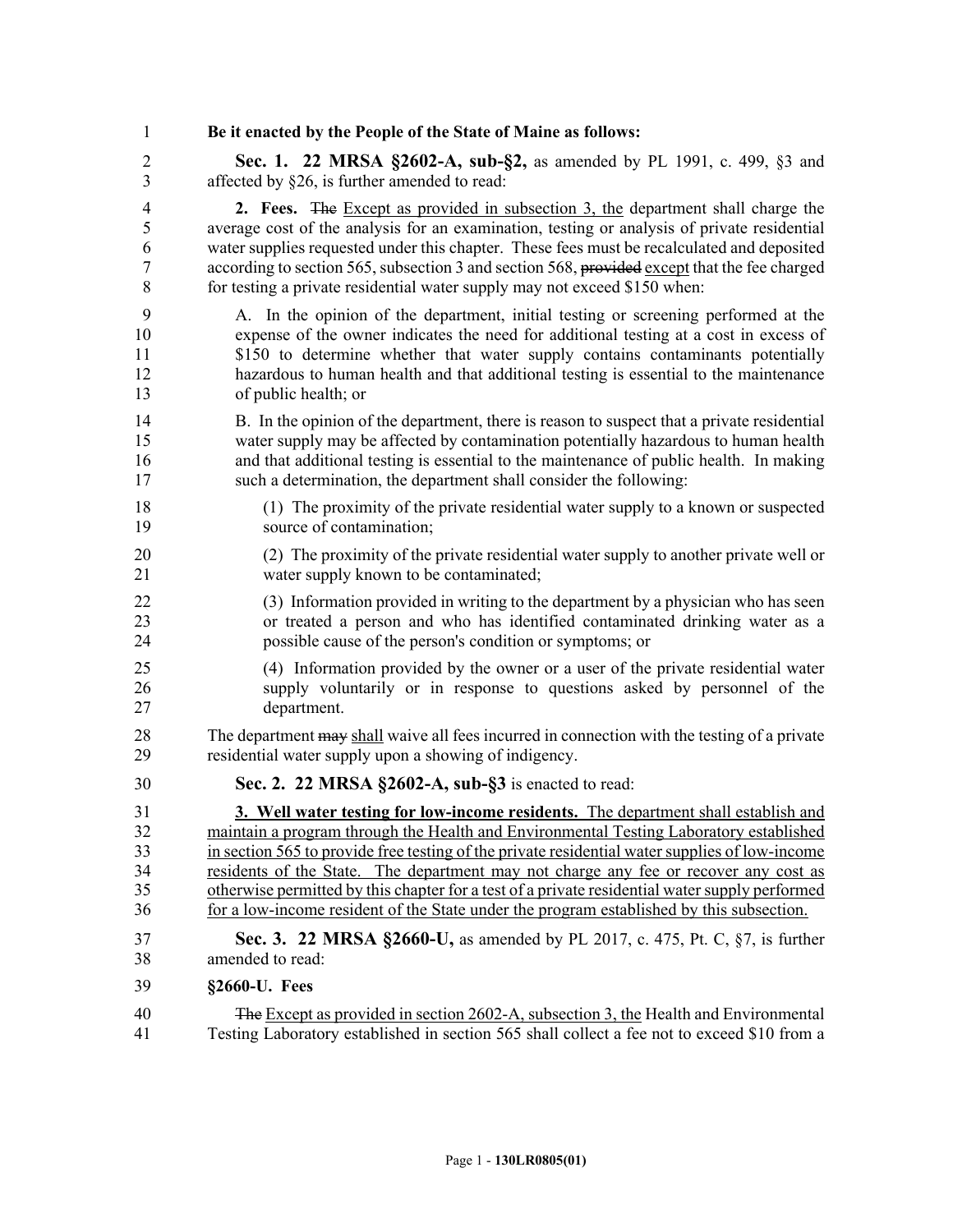| 1              | person or entity ordering a water test for a water sample from a residential private drinking |
|----------------|-----------------------------------------------------------------------------------------------|
| $\overline{2}$ | water well. The fees collected must be credited to the Private Well Safe Drinking Water       |
| 3              | Fund established in section 2660-W and used for the purpose of increasing testing of          |
| $\overline{4}$ | residential private drinking water wells. If more than one test of a water sample from the    |
| 5              | same residential private drinking water well is conducted, the department may waive           |
| 6              | payment of a fee established under this section for a one-year period. A fee collected under  |
| 7              | this section is in addition to any fee charged by the department pursuant to section 2602-A,  |
| 8              | subsection 2.                                                                                 |
| 9              | Sec. 4. 22 MRSA §2660-W, sub-§3, ¶B, as enacted by PL 2017, c. 230, §3, is                    |
| 10             | amended to read:                                                                              |
| 11             | B. For educational outreach programs consistent with section 2660-V; and                      |
| 12             | Sec. 5. 22 MRSA §2660-W, sub-§3, ¶C, as enacted by PL 2017, c. 230, §3, is                    |
| 13             | amended to read:                                                                              |
| 14             | C. To defray the department's costs in administering this subchapter and in waiving           |
| 15             | fees under section 2602-A, subsection subsections 2- and 3; and                               |
| 16             | Sec. 6. 22 MRSA $\S 2660-W$ , sub- $\S 3$ , $\P D$ is enacted to read:                        |
| 17             | D. To implement the program established pursuant to section 2602-A to provide free            |
| 18             | testing of private residential water supplies to low-income residents of the State.           |
| 19             | Sec. 7. 22 MRSA §2660-Y is enacted to read:                                                   |
| 20             | §2660-Y. Landlord arsenic testing                                                             |
| 21             | A landlord shall periodically test for arsenic each private drinking water well used to       |
| 22             | provide water to a tenant of the landlord. The landlord shall conduct testing under this      |
| 23             | section through a laboratory certified or accredited pursuant to section 567 and shall        |
| 24             | promptly provide to each of the landlord's tenants the results of any test conducted under    |
| 25             | this section of the private drinking water well used to provide water to the tenant. The      |
| 26             | landlord shall promptly notify any new tenant of the most recent results of a test conducted  |
| 27             | under this section on a private drinking water well that will be used to provide water to the |
| 28             | tenant.                                                                                       |
| 29             | Sec. 8. Maximum contaminant level for arsenic. The provisions of this section                 |
| 30             | apply to arsenic testing for community water systems.                                         |
| 31             | 1. Interim maximum contaminant level for arsenic; reporting. If a test of a                   |
| 32             | community water system, as defined in Title 22, section 2660-B, subsection 2, conducted       |
| 33             | by a laboratory approved pursuant to Title 22, section 2607 detects the presence of arsenic   |
| 34             | at or above a concentration of 5 parts per billion, the laboratory shall report to the        |
| 35             | department an exceedance of the maximum contaminant level for arsenic in accordance           |
| 36             | with 10-144 C.M.R. Chapter 231, Section 6.                                                    |
| 37             | 2. Treatment. If a laboratory reports an exceedance of the maximum contaminant                |
| 38             | level for arsenic within a community water system under this section to the department, the   |
| 39             | department shall direct the community water system to implement treatments or other           |
| 40             | remedies necessary to reduce the contaminant level of arsenic below 5 parts per billion.      |